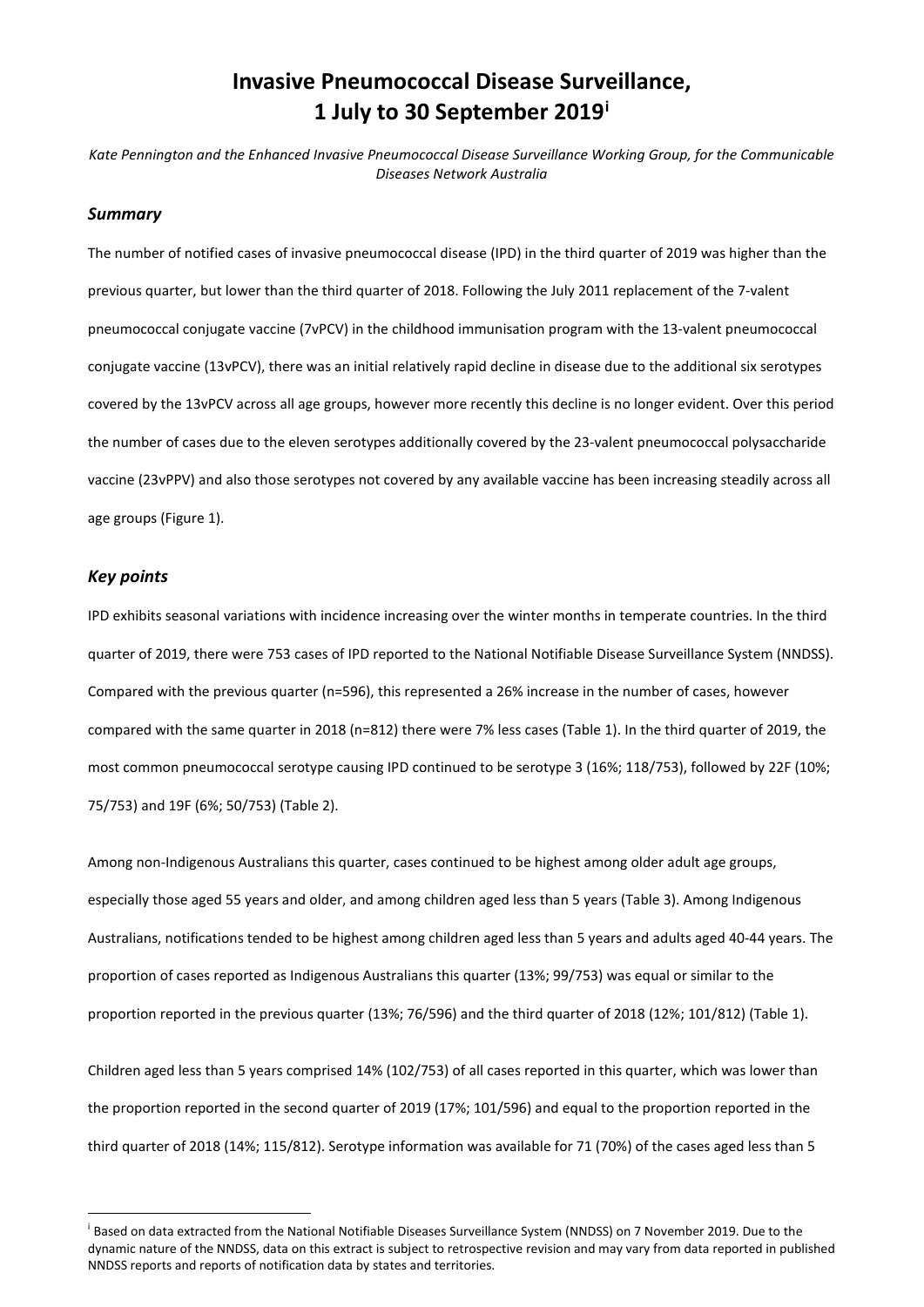years this quarter. Around forty per cent of these cases (41%; 29/71) had a serotype included in the 13vPCV, which was lower compared to the previous quarter (55%; 42/76) and the third quarter of 2018 (49%; 40/82) [\(Figure 2\)](#page-4-1). The most frequently reported serotypes among cases aged less than 5 years this quarter were serotypes 3 (30%; 21/71) and 23B (10%; 7/71). Only serotype 3 is included in the 13vPCV. Of the 29 cases aged less than 5 years with 13vPCV serotype disease, 5 cases were fully vaccinated and considered to be 13vPCV failures. These 13vPCV failures were due to serotypes 3 (n=5) and 19F (n=1) [\(Table 4\)](#page-5-0).

Among Indigenous Australians aged 50 years and over, there were 32 cases of IPD reported this quarter. The number IPD cases reported in this population group this quarter were slightly lower compared with the previous quarter (n=35) and the third quarter of 2018 (n=36). Of those cases with a reported serotype (n=30), 23 (77%) were due to a serotype included in the 23vPPV [\(Figure 3\)](#page-5-1). The proportion of cases with a reported serotype that were due to a serotype included in the 23vPPV was substantially higher compared to the last quarter (33%; 3/9), but lower compared to the second quarter of 2018 (81%; 13/16). Amongst this population group this quarter, the most frequently reported serotypes were serotypes 22F (n=5), 8 (n=4) and 10A (n=4), all of which are included in the 23vPPV.

Among non-Indigenous Australians<sup>[ii](#page-1-0)</sup> aged 65 years and over there were 264 cases of IPD reported this quarter. The number of notified cases of IPD in this population group was 26% higher compared to the previous quarter (n=209) and 15% lower than the number reported in the third quarter of 2018 (n=310). Of those cases with a reported serotype (n=244), 64% (155/244) were due to a serotype included in the 23vPPV [\(Figure](#page-5-2) 4). This was similar to the proportions in the previous quarter (61%; 123/201) and the third quarter of 2018 (63%; 187/295). For this quarter, serotype 3 (n=44) was the most common serotype reported for this population group, followed by serotypes 22F (n=28) and 19F (n=19). All of these serotypes are included in the 23vPPV.

During this quarter there were 48 deaths attributed to a variety of IPD serotypes. Thirty-three (75%) of the cases had a serotype covered by currently available pneumococcal vaccines, 10 (23%) were due to a non-vaccine serotype, and one was reported as being untyped. Four of the reported deaths this quarter were among Indigenous Australians. The median age of those cases reported to have died this quarter was 72 years (range 0 to 96 years).

<span id="page-1-0"></span>ii Non-Indigenous Australians includes cases reported with an Indigenous status of non-Indigenous, not stated, blank or unknown.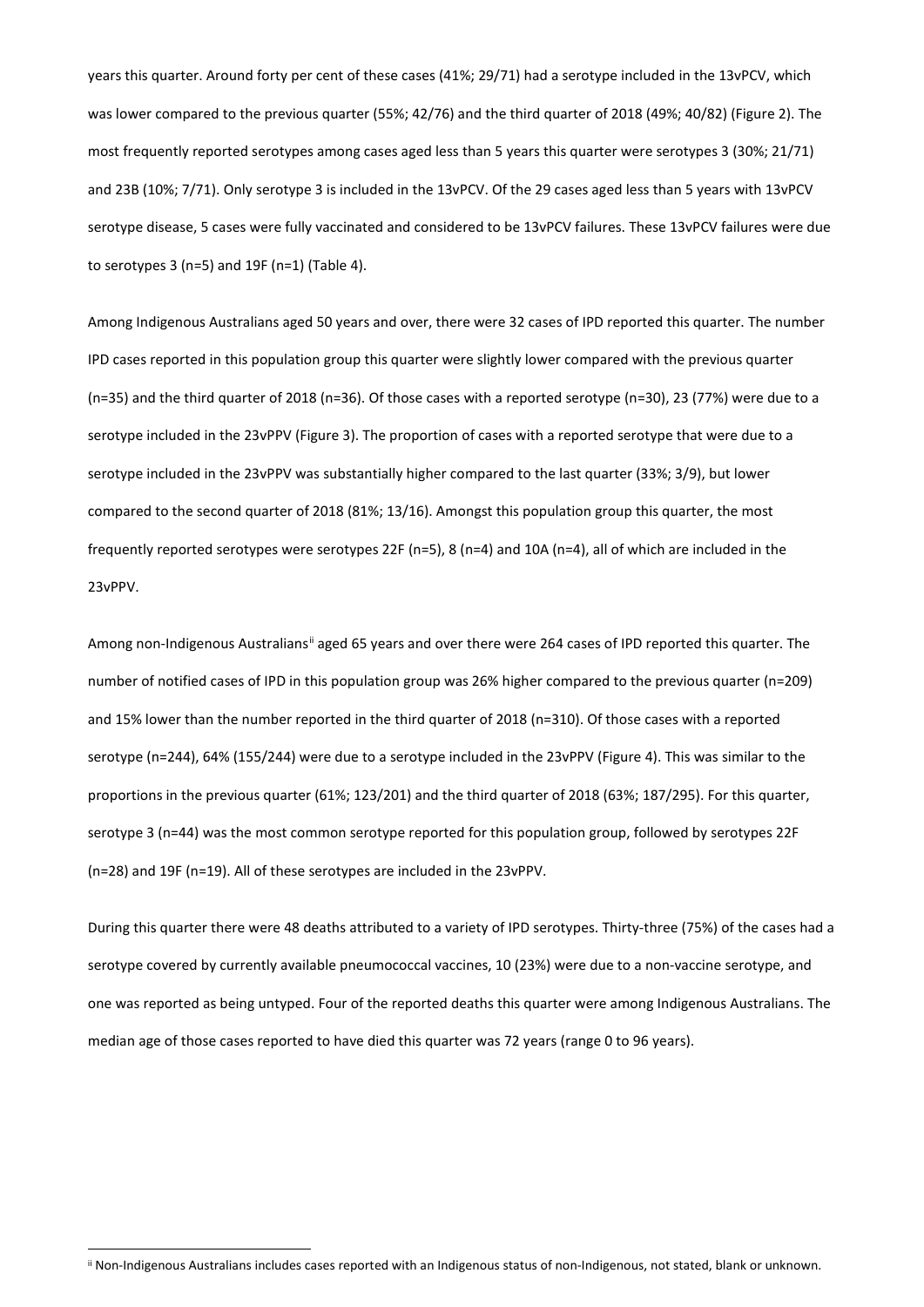<span id="page-2-0"></span>**Figure 1: Notifications of invasive pneumococcal disease, Australia, 1 January 2002 to 30 September 2019, by vaccine serotype group** 



# In 1999, the 23vPPV was funded for all Indigenous Australians aged 50 years and over, as well as younger Indigenous Australian adults with risk factors.

\* NIP - National Immunisation Program.

| <b>Indigenous status</b>                                                               | <b>ACT</b> | <b>NSW</b> | <b>NT</b>   | Qld | <b>SA</b> | <b>Tas</b> | <b>Vic</b> | <b>WA</b>   | <b>Total</b><br>3rd qtr<br>2019 | <b>Total</b><br>2 <sub>nd</sub><br>qtr<br>2019 | <b>Total</b><br>3rd gtr<br>2018 |
|----------------------------------------------------------------------------------------|------------|------------|-------------|-----|-----------|------------|------------|-------------|---------------------------------|------------------------------------------------|---------------------------------|
| Indigenous                                                                             | 1          | 24         | 10          | 21  | 11        | 0          | 5          | 27          | 99                              | 76                                             | 101                             |
| Non-Indigenous                                                                         | 13         | 190        | 3           | 106 | 53        | 17         | 118        | 64          | 564                             | 469                                            | 651                             |
| Not stated / Unknown                                                                   | 0          | 45         | $\mathbf 0$ | 0   | 1         | 0          | 44         | $\mathbf 0$ | 90                              | 51                                             | 60                              |
| Total                                                                                  | 14         | 259        | 13          | 127 | 65        | 17         | 167        | 91          | 753                             | 596                                            | 812                             |
| Indigenous status<br>completeness <sup>*</sup> (%)                                     | 100        | 83         | 100         | 100 | 98        | 100        | 74         | 100         | 88                              | 91                                             | 93                              |
| Indigenous status<br>completeness in<br>targeted groups <sup><math>*</math>†</sup> (%) | 100        | 86         | 100         | 100 | 98        | 100        | 95         | 100         | 94                              | 95                                             | 99                              |
| Serotype<br>completeness <sup>#</sup> (%)                                              | 100        | 90         | 100         | 94  | 65        | 100        | 95         | 81          | 89                              | 92                                             | 94                              |

<span id="page-2-1"></span>**Table 1: Notified cases of invasive pneumococcal disease, Australia, 1 July to 30 September 2019, by Indigenous status, serotype completeness and state or territory**

Indigenous status completeness is defined as the reporting of a known Indigenous status, excluding the reporting of not stated or unknown Indigenous status.

† Targeted groups for follow-up by almost all jurisdictions and public health units are cases aged less than 5 years and 50 years and over.

ǂ Serotype completeness is the proportion of all cases of invasive pneumococcal disease that were reported with a serotype or reported as nontypable. Incomplete serotype data can occur in cases when (i) no isolate was available as diagnosis was by polymerase chain reaction and no molecular typing was attempted or was not possible due to insufficient genetic material; (ii) the isolate was not referred to the reference laboratory or was not viable; (iii) typing was pending at the time of reporting, or no serotype was reported by the notifying jurisdiction to the National Notifiable Diseases Surveillance System.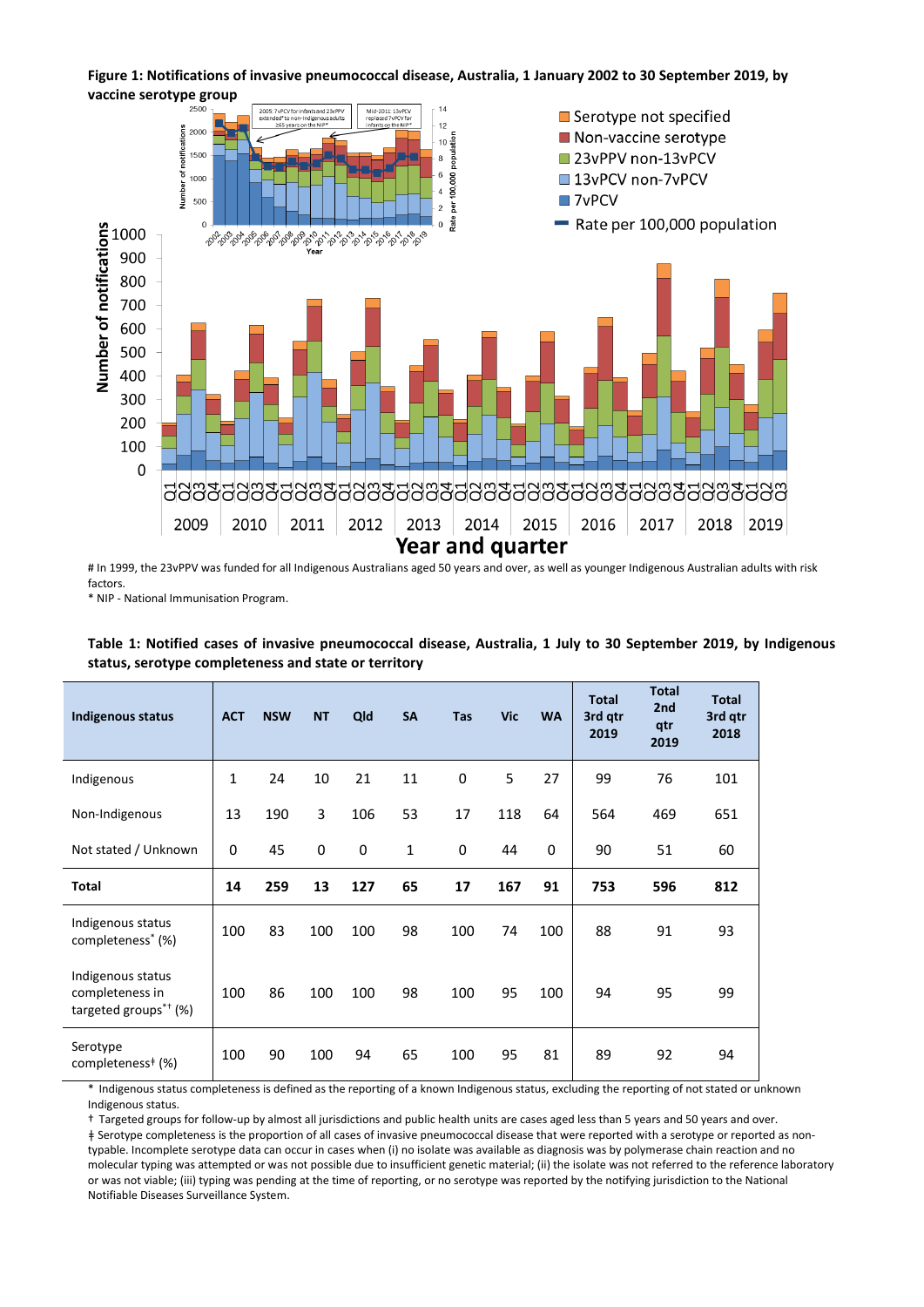<span id="page-3-0"></span>**Table 2: Distribution of serotypes causing invasive pneumococcal disease in notified cases, Australia, 1 July to 30 September 2019, by age group**

| Vaccine type and serotype | <b>Under 5</b> | $5 - 64$                | $65+$                   | Serotype total*         |
|---------------------------|----------------|-------------------------|-------------------------|-------------------------|
| 7vPCV                     |                |                         |                         |                         |
| 4                         | 0              | 9                       | $\mathbf{1}$            | 10                      |
| 14                        | $\mathbf 1$    | 8                       | $\overline{\mathbf{4}}$ | 13                      |
| 19F                       | 6              | 25                      | 19                      | 50                      |
| 18C                       | 0              | 6                       | $\pmb{0}$               | 6                       |
| 13vPCV non-7vPCV          |                |                         |                         |                         |
| 3                         | 21             | 52                      | 45                      | 118                     |
| 19A                       | $\mathbf{1}$   | 14                      | 10                      | 25                      |
| 7F                        | 0              | 12                      | $\mathbf{1}$            | 13                      |
| 23vPPV non-13vPCV         |                |                         |                         |                         |
| 8                         | $\mathbf 1$    | 17                      | $\overline{\mathbf{4}}$ | 22                      |
| 10A                       | 3              | 11                      | $\overline{2}$          | 16                      |
| 11A                       | $\overline{2}$ | $\overline{\mathbf{4}}$ | 11                      | 17                      |
| 12F                       | 0              | 12                      | $\mathbf{1}$            | 13                      |
| 9N                        | 3              | 29                      | 14                      | 46                      |
| 22F                       | 3              | 41                      | 31                      | 75                      |
| 15B                       | 3              | $\pmb{4}$               | $\overline{\mathbf{4}}$ | 11                      |
| 17F                       | $\mathbf 0$    | 3                       | 3                       | 6                       |
| 33F                       | $\overline{2}$ | 9                       | 9                       | 20                      |
| Non-vaccine type          |                |                         |                         |                         |
| 15A                       | 0              | 3                       | 15                      | 18                      |
| 31                        | $\mathbf 1$    | 3                       | $\mathbf 1$             | 5                       |
| 38                        | $\mathbf{1}$   | $\mathbf{1}$            | 5                       | $\overline{7}$          |
| 23B                       | $\overline{7}$ | 16                      | 6                       | 29                      |
| 6C                        | 0              | 9                       | 19                      | 28                      |
| 23A                       | $\overline{2}$ | $\overline{7}$          | 15                      | 24                      |
| 35B                       | $\overline{2}$ | 4                       | $\overline{7}$          | 13                      |
| 15C                       | $\overline{2}$ | $\overline{\mathbf{4}}$ | 3                       | 9                       |
| 16F                       | 4              | 13                      | 9                       | 26                      |
| 18A                       | $\mathbf{1}$   | 3                       | 0                       | $\overline{\mathbf{4}}$ |
| 35F                       | $\overline{2}$ | 4                       | 3                       | 9                       |
| 24F                       | $\mathbf{1}$   | $\overline{2}$          | $\overline{\mathbf{4}}$ | $\overline{7}$          |
| 7C                        | 0              | 3                       | $\overline{2}$          | 5                       |
| Other                     |                |                         |                         |                         |
| Other serotypes           | $\overline{2}$ | 13                      | 6                       | 21                      |
| Unknown                   | 31             | 36                      | 20                      | 87                      |
| <b>Total</b>              | 102            | 377                     | 274                     | 753                     |

\* Serotypes that only occur in less than 5 cases per quarter are grouped as 'Other' and include 'non-typable' isolates this quarter.

† 'Serotype unknown' includes those serotypes reported as 'no isolate', 'not referred', 'not viable', 'typing pending' and 'untyped'.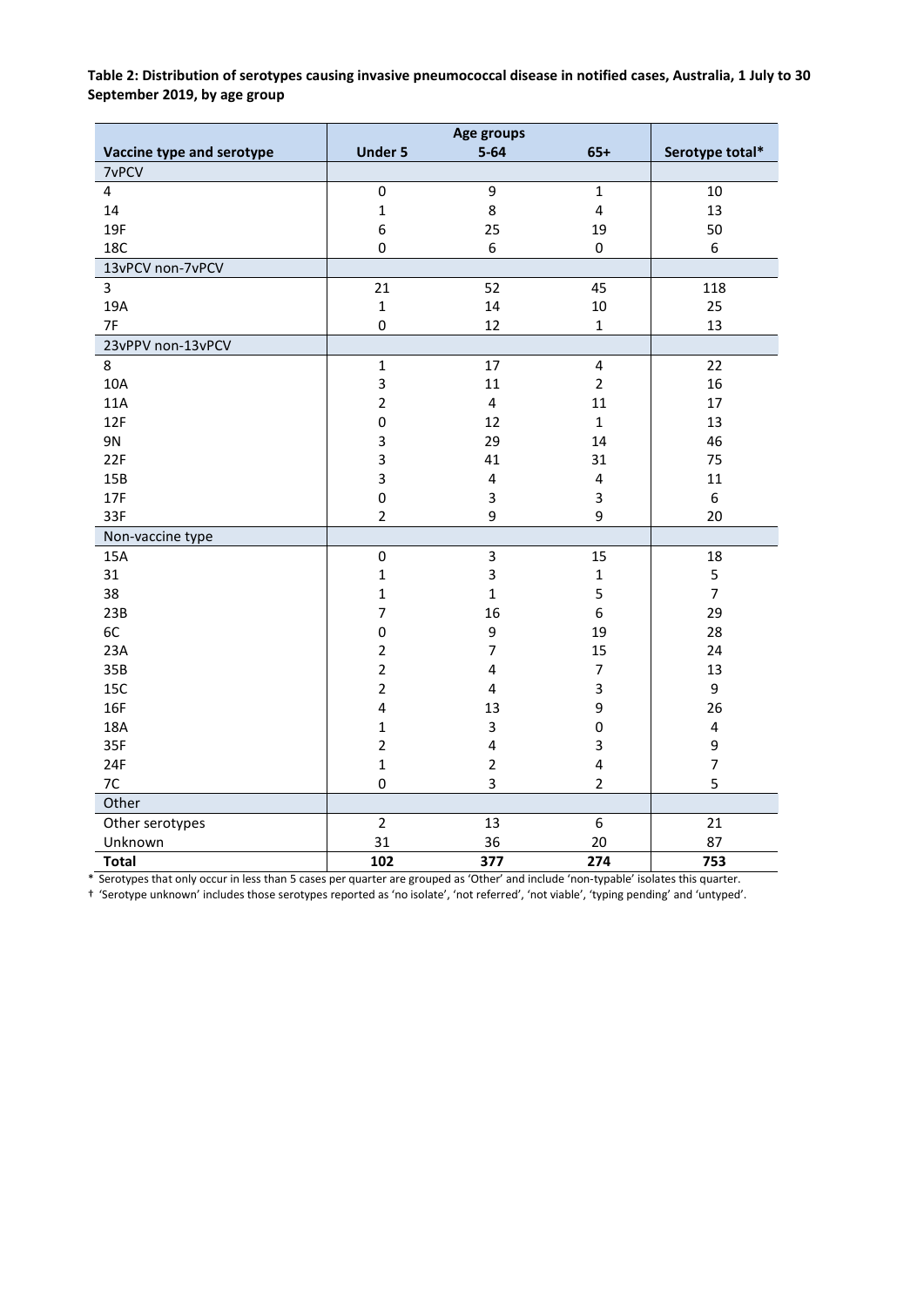<span id="page-4-0"></span>**Table 3: Notified cases of invasive pneumococcal disease, Australia, 1 July to 30 September 2019, by Indigenous status and age group**

|              |            | <b>Total</b>          |               |     |
|--------------|------------|-----------------------|---------------|-----|
| Age group    | Indigenous | <b>Non-Indigenous</b> | Not reported* |     |
| 00-04        | 16         | 81                    | 5             | 102 |
| 05-09        | 3          | 20                    | 5             | 28  |
| $10 - 14$    | 3          | 6                     | 4             | 13  |
| 15-19        | 6          | 3                     | 4             | 13  |
| $20 - 24$    | 6          | 5                     | 1             | 12  |
| 25-29        | 3          | 6                     | 5             | 14  |
| 30-34        | 5          | 5                     | 9             | 19  |
| 35-39        | 6          | 13                    | 10            | 29  |
| 40-44        | 13         | 15                    | 4             | 32  |
| 45-49        | 6          | 18                    | 12            | 36  |
| 50-54        | 9          | 34                    | 1             | 44  |
| 55-59        | 9          | 53                    | 4             | 66  |
| 60-64        | 4          | 61                    | 6             | 71  |
| 65-69        | 5          | 52                    | 5             | 62  |
| 70-74        | 4          | 39                    | 4             | 47  |
| 75-79        | 1          | 46                    | 3             | 50  |
| 80-84        | 0          | 42                    | 4             | 46  |
| $85+$        | 0          | 65                    | 4             | 69  |
| <b>Total</b> | 99         | 564                   | 90            | 753 |

\* Not reported is defined as not stated, blank or unknown Indigenous status.

#### <span id="page-4-1"></span>**Figure 2: Notifications and annual rates\* of invasive pneumococcal disease in children aged less than 5 years, Australia, 1 January 2009 to 30 September 2019, by vaccine serotype group**



\* Annual rates are shown on quarter 2, excluding 2019.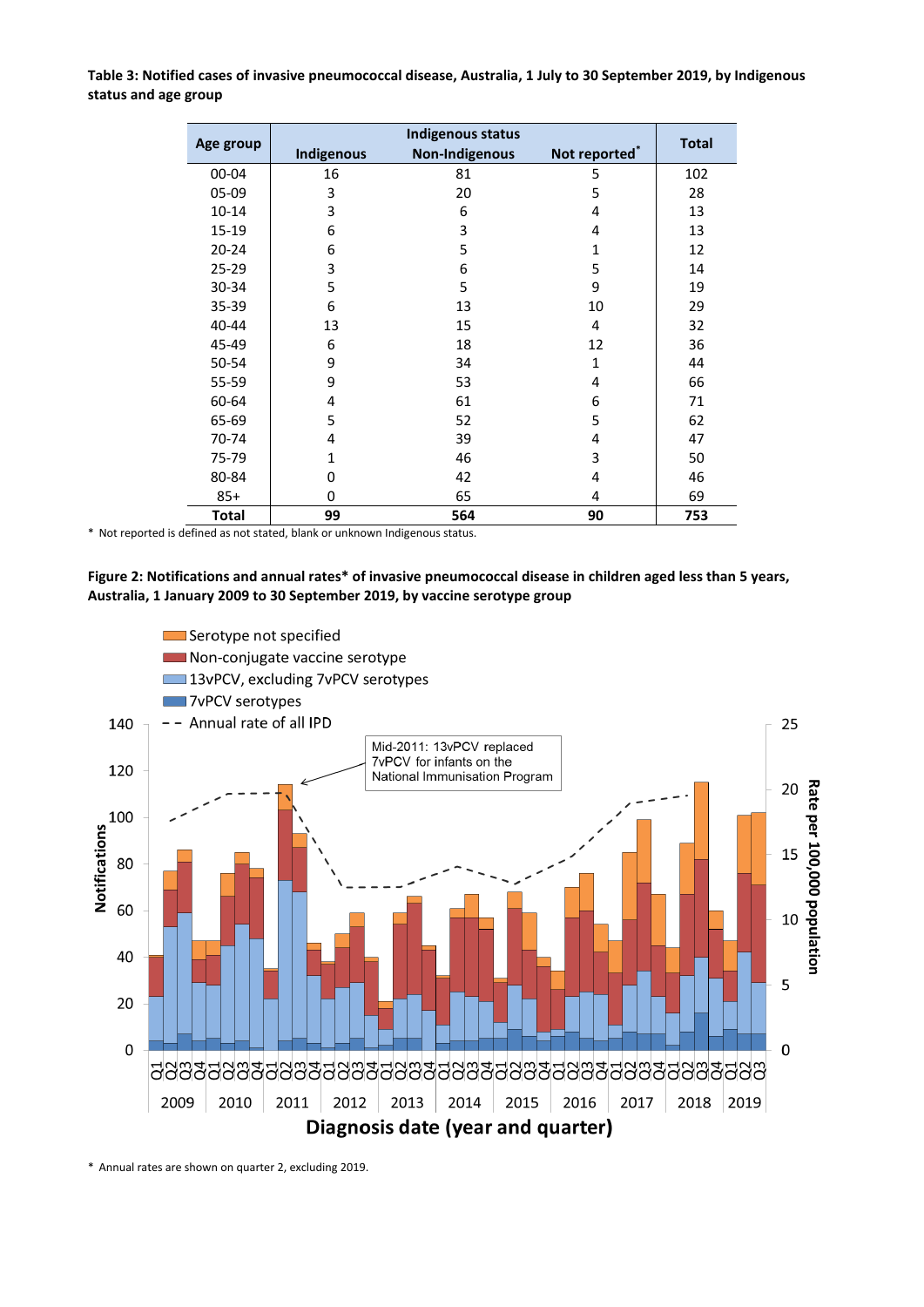#### <span id="page-5-0"></span>**Table 4: Characteristics of 13vPCV failures in children aged less than 5 years, Australia, 1 July to 30 September 2019**

| Age     | Indigenous status | <b>Serotype</b> | <b>Clinical category</b>    | <b>Risk factor(s)</b>     |
|---------|-------------------|-----------------|-----------------------------|---------------------------|
| 2 years | Non-Indigenous    |                 | Pneumonia                   | No risk factor identified |
| 3 years | Non-Indigenous    |                 | Pneumonia                   | Childcare attendee        |
| 3 years | Non-Indigenous    |                 | No data provided            |                           |
| 4 years | Non-Indigenous    | 3               | Pneumonia (pleural empyema) | No risk factor identified |
| 4 years | Non-Indigenous    | 19F             | Pneumonia                   | Childcare attendee        |

#### <span id="page-5-1"></span>**Figure 3: Notifications and annual rates\* of all invasive pneumococcal disease in Indigenous Australians aged 50 years or over, Australia, 1 January 2009 to 30 September 2019, by vaccine serotype group**



#### \* Annual rates are shown on quarter 2, excluding 2019.

<span id="page-5-2"></span>**Figure 4: Notifications and annual rates\* of all invasive pneumococcal disease in non-indigenous Australians# aged 65 years or over, Australia, 1 January 2009 to 30 September 2019, by vaccine serotype group**



\* Annual rates are shown on quarter 2, excluding 2019.

# Non-Indigenous Australians includes cases reported with as non-Indigenous, not stated, blank or unknown.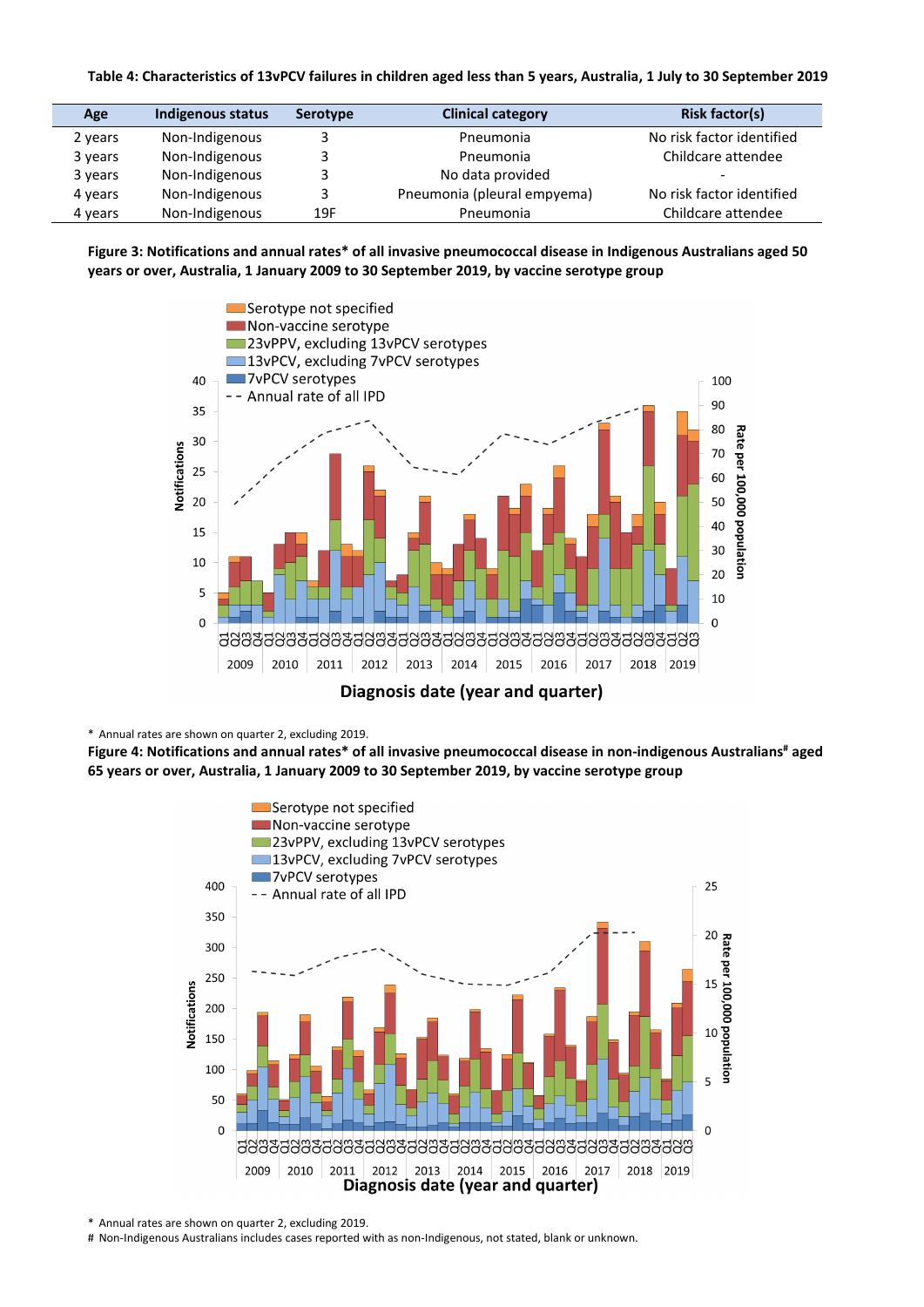#### *Notes*

The data in this report are provisional and subject to change as laboratory results and additional case information become available. More detailed data analysis of IPD in Australia and surveillance methodology are described in the IPD annual report series published in *Communicable Diseases Intelligence*.

In Australia, pneumococcal vaccination is recommended as part of routine immunisation for children, individuals with specific underlying conditions associated with increased risk of IPD and older Australians. More information on the National Immunisation Program and pneumococcal vaccination recommendations can be found on the Australian Government Department of Health Immunisation [website](https://www.health.gov.au/health-topics/immunisation) (https://www.health.gov.au/health-topics/immunisation).

In this report, a 'vaccine failure' is reported when a child aged less than 5 years is diagnosed with IPD due to a serotype found in the 13vPCV and they have received 3 primary scheduled doses of 13vPCV at least 2 weeks prior to disease onset with at least 28 days between doses of vaccine.

There are currently two pneumococcal vaccines available in Australia via the National Immunisation Program, each targeting multiple serotypes (13vPCV and 23vPPV). Note, in this report serotype analysis is generally grouped according to vaccine composition, both historic and current (Table 5).

Follow-up of all notified cases of IPD is undertaken in all states and territories except New South Wales and Victoria who conduct targeted follow-up of notified cases aged under 5 years, and 50 years or over for enhanced data. Follow-up of notified cases of IPD in Queensland is undertaken in all areas except Metro South and Gold Coast Public Health Units who conduct targeted follow-up of notified cases for those aged under 5 years only. However, in these areas where targeted case follow-up is undertaken, some enhanced data may also be available outside these targeted age groups.

| <b>Serotypes</b> | 7-valent<br>pneumococcal<br>conjugate<br>vaccine (7vPCV) | 10-valent<br>pneumococcal<br>conjugate vaccine<br>(10vPCV) | 13-valent<br>pneumococcal<br>conjugate vaccine<br>(13vPCV) | 23-valent<br>pneumococcal<br>polysaccharide vaccine<br>(23vPPV) |
|------------------|----------------------------------------------------------|------------------------------------------------------------|------------------------------------------------------------|-----------------------------------------------------------------|
| 1                |                                                          |                                                            |                                                            |                                                                 |
| 2                |                                                          |                                                            |                                                            |                                                                 |
| 3                |                                                          |                                                            |                                                            |                                                                 |
| 4                |                                                          |                                                            |                                                            |                                                                 |
| 5                |                                                          |                                                            |                                                            |                                                                 |
| 6A               |                                                          |                                                            |                                                            |                                                                 |
| 6B               |                                                          |                                                            |                                                            |                                                                 |
| 7F               |                                                          |                                                            |                                                            |                                                                 |
| 8                |                                                          |                                                            |                                                            |                                                                 |
| 9N               |                                                          |                                                            |                                                            |                                                                 |
| 9V               |                                                          |                                                            |                                                            |                                                                 |
| 10A              |                                                          |                                                            |                                                            |                                                                 |
| 11A              |                                                          |                                                            |                                                            |                                                                 |
| 12F              |                                                          |                                                            |                                                            |                                                                 |

**Table 5:** *Streptococcus pneumoniae* **serotypes targeted by pneumococcal vaccines**